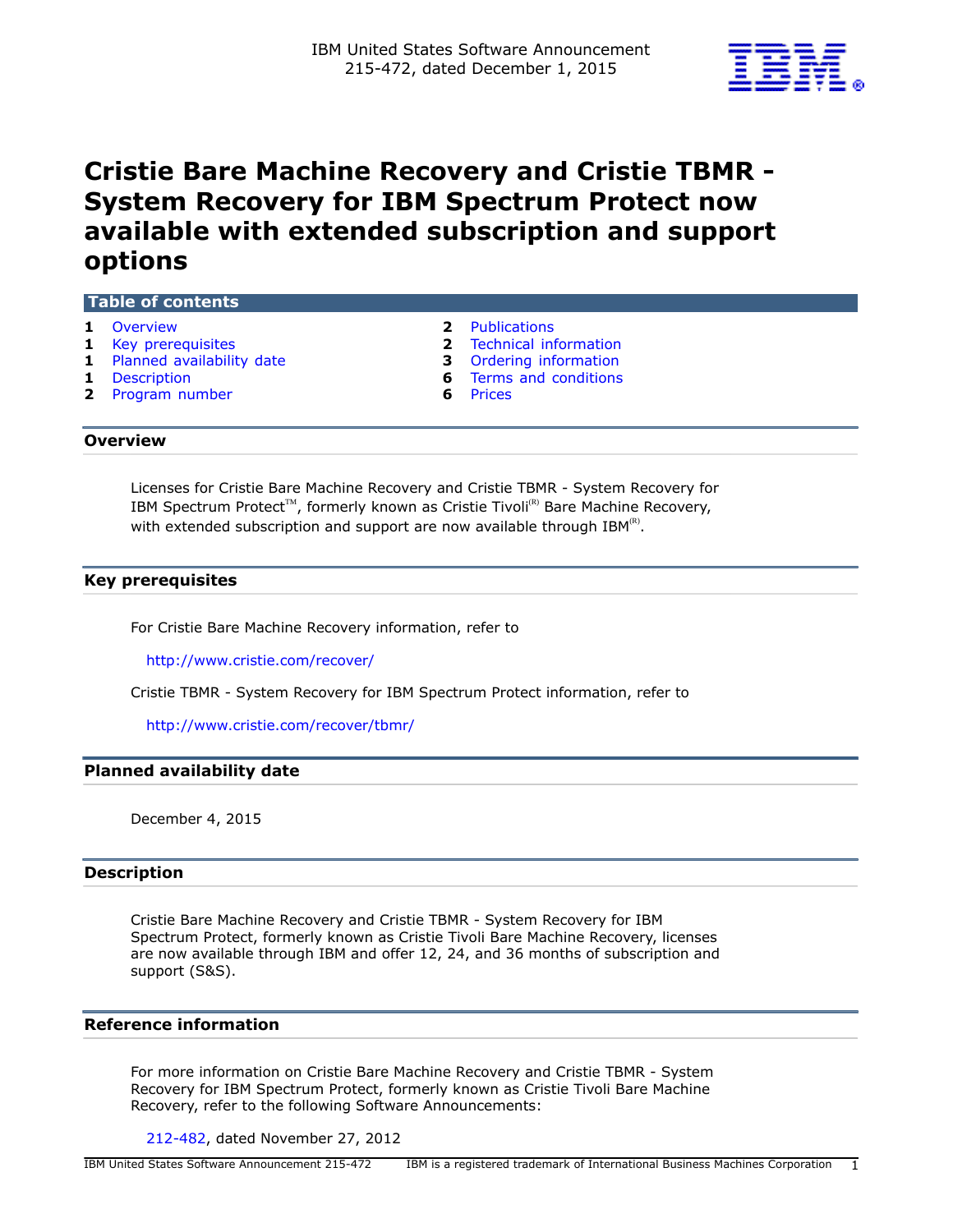#### <span id="page-1-2"></span>**Program number**

| Program number<br>Program name |                                                            |  |
|--------------------------------|------------------------------------------------------------|--|
| 5725-J98                       | Cristie Bare Machine Recovery                              |  |
| 5725-199                       | Cristie TBMR - System Recovery for IBM<br>Spectrum Protect |  |

### <span id="page-1-0"></span>**Publications**

No publications are shipped with these programs.

For Cristie Bare Machine Recovery information, refer to

<http://www.cristie.com/recover/>

Cristie TBMR - System Recovery for IBM Spectrum Protect information, refer to

<http://www.cristie.com/recover/tbmr/>

#### **Services**

#### **Software Services**

IBM Software Services has the breadth, depth, and reach to manage your services needs. You can leverage the deep technical skills of our lab-based, software services team and the business consulting, project management, and infrastructure expertise of our IBM Global Services team. Also, we extend our IBM Software Services reach through IBM Business Partners to provide an extensive portfolio of capabilities. Together, we provide the global reach, intellectual capital, industry insight, and technology leadership to support a wide range of critical business needs.

To learn more about IBM Software Services or to contact a Software Services sales specialist, visit

<http://www.ibm.com/software/sw-services/>

#### <span id="page-1-1"></span>**Technical information**

#### **Specified operating environment**

#### *Software requirements*

For Cristie Bare Machine Recovery information, refer to

<http://www.cristie.com/recover/>

Cristie TBMR - System Recovery for IBM Spectrum Protect information, refer to

#### <http://www.cristie.com/recover/tbmr/>

The program's specifications and specified operating environment information may be found in documentation accompanying the program, if available, such as a readme file, or other information published by IBM, such as an announcement letter. Documentation and other program content may be supplied only in the English language. Such information is provided subject to the following Statement of Good Security Practices: IT system security involves protecting systems and information through prevention, detection and, response to improper access from within and outside your enterprise. Improper access can result in information being altered, destroyed, misappropriated, or misused, or can result in damage to or misuse of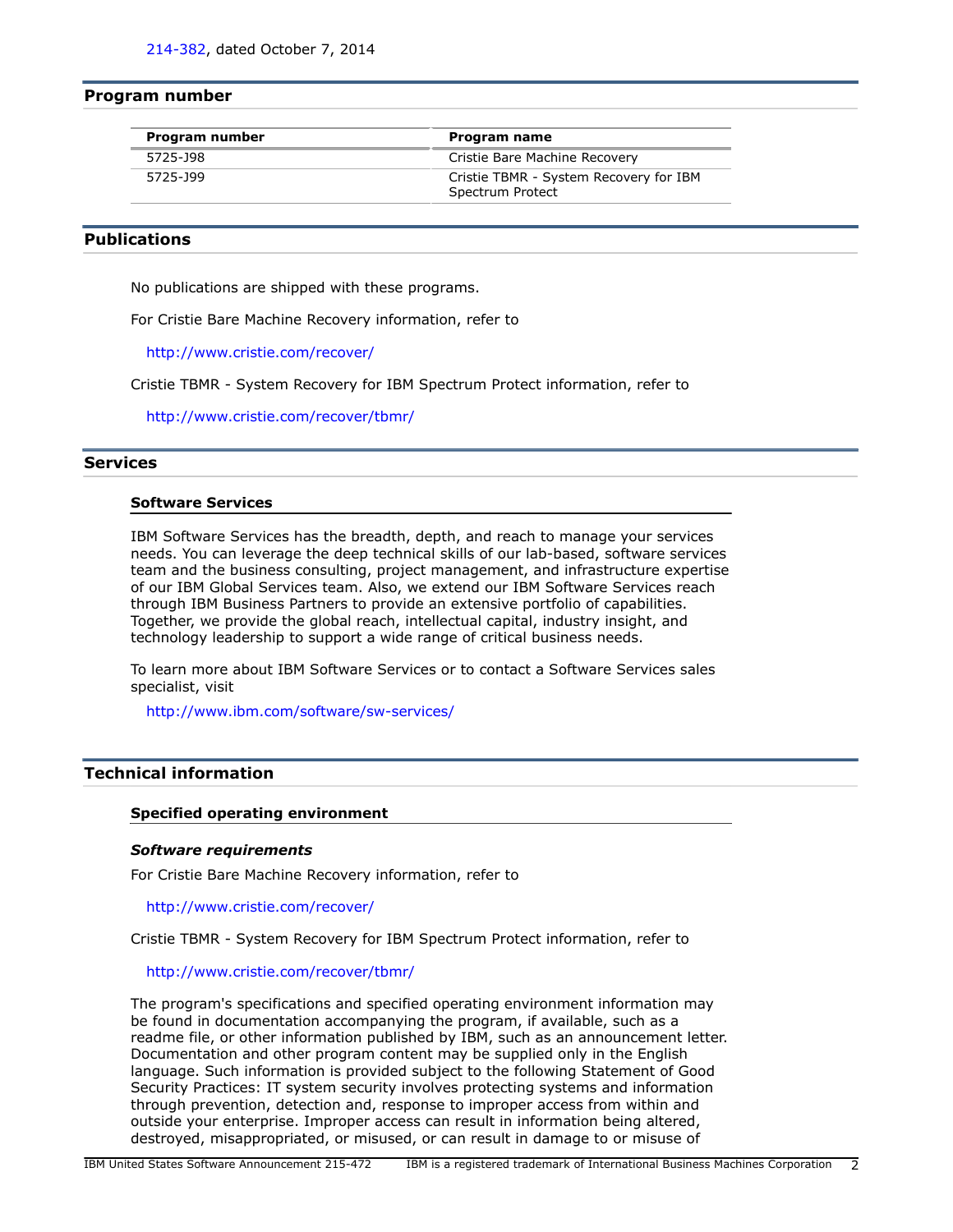your systems, including for use in attacks on others. No IT system or product should be considered completely secure and no single product, service, or security measure can be completely effective in preventing improper use or access. IBM systems, products, and services are designed to be part of a lawful, comprehensive security approach, which will necessarily involve additional operational procedures, and may require other systems, products, or services to be most effective.

**Important:** IBM does not warrant that any systems, products, or services are immune from, or will make your enterprise immune from, the malicious or illegal conduct of any party.

#### **Planning information**

#### *Packaging*

These offerings are delivered through the Internet. There is no physical media. This program, when downloaded from a website, contains the applicable Cristie Software license agreement and License Information, if appropriate, and will be presented for acceptance at the time of installation of the program. For future reference, the license and License Information will be stored in a directory such as LICENSE.TXT.

#### <span id="page-2-0"></span>**Ordering information**

This product is only available via Passport Advantage $R$ . It is not available as shrinkwrap.

These products may only be sold directly by IBM or by authorized IBM Business Partners for Software Value Plus.

For more information about IBM Software Value Plus, visit

[http://www.ibm.com/partnerworld/page/svp\\_authorized\\_portfolio](http://www.ibm.com/partnerworld/page/svp_authorized_portfolio)

To locate IBM Business Partners for Software Value Plus in your geography for a specific Software Value Plus portfolio, visit

<http://www.ibm.com/partnerworld/wps/bplocator/>

Product Group: IBM Storage Management

Product: Cristie Bare Machine Recovery (5725-J98)

Product Category: Tivoli Storage Manager

Product Group: IBM Storage Management

Product: Cristie TBMR - System Recovery for IBM Spectrum Protect (5725-J99)

Product Category: Tivoli Storage Manager

#### **Passport Advantage**

#### **Cristie Bare Machine Recovery (5725-J98)**

| <b>Program name/Description</b>                                                                                | <b>Part number</b> |
|----------------------------------------------------------------------------------------------------------------|--------------------|
| Cristie Bare Machine Recovery - Linux™<br>+ 12 months S&S per Server 3rd party<br>offering                     | <b>DOWBXLL</b>     |
| Cristie Bare Machine Recovery - Sun<br>Solaris + 12 per S&S per Server 3rd party<br>offering                   | <b>DOWBYLL</b>     |
| Cristie Bare Machine Recovery for Virtual<br>Machines - Linux + 12 months S&S per<br>Server 3rd party offering | <b>DOWBVLL</b>     |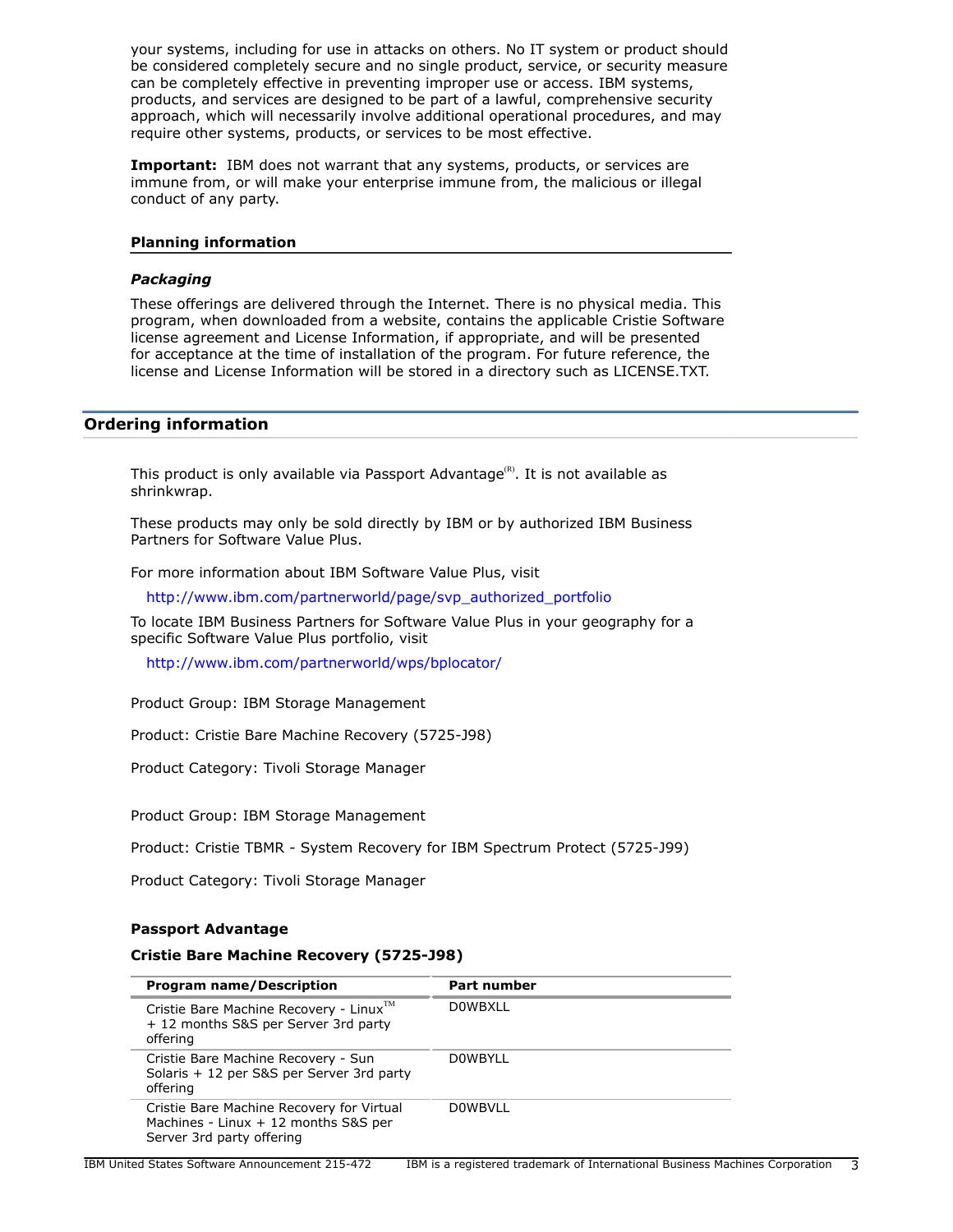| <b>Program name/Description</b>                                                                                                | <b>Part number</b> |
|--------------------------------------------------------------------------------------------------------------------------------|--------------------|
| Cristie Bare Machine Recovery for Virtual<br>Machines - Windows <sup>TM</sup> + 12 months S&S<br>per Server 3rd party offering | <b>DOWBULL</b>     |
| Cristie Bare Machine Recovery - Windows<br>+ 12 months S&S per Server 3rd party<br>offering                                    | <b>DOWBWLL</b>     |
| Cristie Bare Machine Recovery for Virtual<br>Machines - Windows + 24 months S&S per<br>Server 3rd party offering               | D1K51LL            |
| Cristie Bare Machine Recovery for Virtual<br>Machines - Linux + 24 months S&S per<br>Server 3rd party offering                 | D1K52LL            |
| Cristie Bare Machine Recovery - Windows<br>+ 24 months S&S per Server 3rd party<br>offering                                    | D1K53LL            |
| Cristie Bare Machine Recovery - Linux<br>+ 24 months S&S per Server 3rd party<br>offering                                      | D1K54LL            |
| Cristie Bare Machine Recovery - Sun<br>Solaris + 24 per S&S per Server 3rd party<br>offering                                   | D1K55LL            |
| Cristie Bare Machine Recovery for Virtual<br>Machines - Windows + 36 months S&S per<br>Server 3rd party offering               | <b>D1K56LL</b>     |
| Cristie Bare Machine Recovery for Virtual<br>Machines - Linux + 36 months S&S per<br>Server 3rd party offering                 | D1K57LL            |
| Cristie Bare Machine Recovery - Windows<br>+ 36 months S&S per Server 3rd party<br>offering                                    | D1K58LL            |
| Cristie Bare Machine Recovery - Linux<br>+ 36 months S&S per Server 3rd party<br>offering                                      | D1K59LL            |
| Cristie Bare Machine Recovery - Sun<br>Solaris + 36 per S&S per Server 3rd party<br>offering                                   | D1K5ALL            |

## **Cristie TBMR - System Recovery for IBM Spectrum Protect (5725-J99)**

| <b>Program name/Description</b>                                                                                              | <b>Part number</b> |
|------------------------------------------------------------------------------------------------------------------------------|--------------------|
| Cristie TBMR - System Recovery for IBM<br>Spectrum Protect for Linux + 12 months<br>S&S per Server 3rd party offering        | <b>DOWCOLL</b>     |
| Cristie TBMR - System Recovery for IBM<br>Spectrum Protect for Solaris + 12 months<br>S&S per Server 3rd party offering      | D0WC1LL            |
| Cristie TBMR - System Recovery for IBM<br>Spectrum Protect for VM - Linux + 12<br>months S&S per Server 3rd party offering   | D0WC3LL            |
| Cristie TBMR - System Recovery for IBM<br>Spectrum Protect for VM - Windows + 12<br>months S&S per Server 3rd party offering | D0WC2LL            |
| Cristie TBMR - System Recovery for IBM<br>Spectrum Protect for Windows + 12<br>months S&S per Server 3rd party offering      | <b>DOWBZLL</b>     |
| Cristie TBMR - System Recovery for IBM<br>Spectrum Protect for Windows + 24<br>months S&S per Server 3rd party offering      | D1K5BLL            |
| Cristie TBMR - System Recovery for IBM<br>Spectrum Protect for Linux $+$ 24 months<br>S&S per Server 3rd party offering      | D1K5CLL            |
| Cristie TBMR - System Recovery for IBM<br>Spectrum Protect for Solaris + 24 months<br>S&S per Server 3rd party offering      | D1K5DLL            |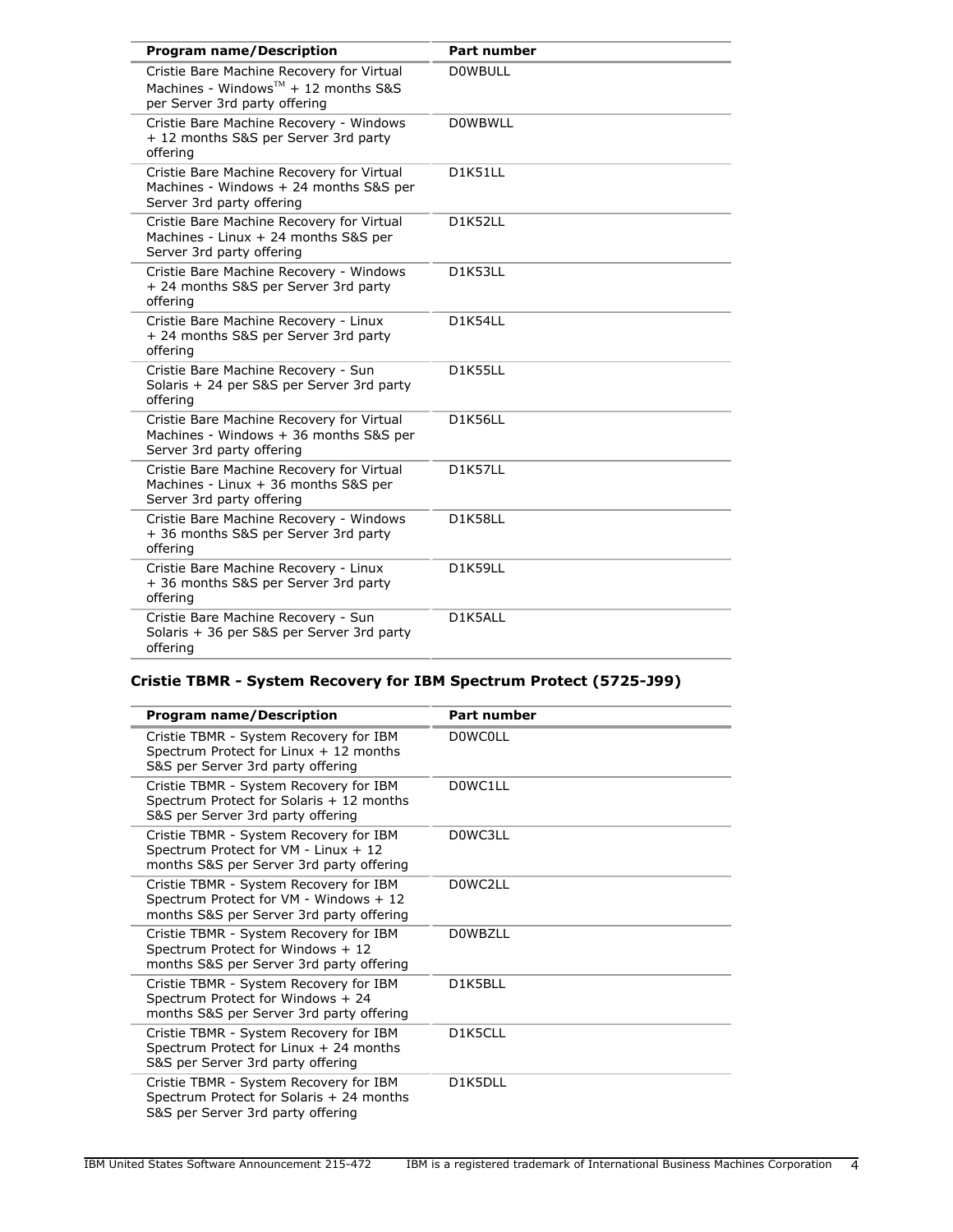| <b>Program name/Description</b>                                                                                              | <b>Part number</b> |
|------------------------------------------------------------------------------------------------------------------------------|--------------------|
| Cristie TBMR - System Recovery for IBM<br>Spectrum Protect for VM - Windows + 24<br>months S&S per Server 3rd party offering | D1K5ELL            |
| Cristie TBMR - System Recovery for IBM<br>Spectrum Protect for VM - Linux + 24<br>months S&S per Server 3rd party offering   | D1K5FLL            |
| Cristie TBMR - System Recovery for IBM<br>Spectrum Protect for Windows + 36<br>months S&S per Server 3rd party offering      | D1K5GLL            |
| Cristie TBMR - System Recovery for IBM<br>Spectrum Protect for Linux $+36$ months<br>S&S per Server 3rd party offering       | D1K5HLL            |
| Cristie TBMR - System Recovery for IBM<br>Spectrum Protect for Solaris + 36 months<br>S&S per Server 3rd party offering      | D1K5ILL            |
| Cristie TBMR - System Recovery for IBM<br>Spectrum Protect for VM - Windows + 36<br>months S&S per Server 3rd party offering | D1K5JLL            |
| Cristie TBMR - System Recovery for IBM<br>Spectrum Protect for VM - Linux + 36<br>months S&S per Server 3rd party offering   | D1K5KLL            |
|                                                                                                                              |                    |

#### **Charge metric**

| Program name                                                  | Part number or PID<br>number | <b>Charge metric</b>   |
|---------------------------------------------------------------|------------------------------|------------------------|
| Cristie Bare Machine<br>Recovery (CBMR)                       | 5725-J98                     | One license per Server |
| Cristie TBMR - System<br>Recovery for IBM<br>Spectrum Protect | 5725-J99                     | One license per Server |

*Licensing metric definition:* Cristie Bare Machine Recovery and Cristie TBMR - System Recovery for IBM Spectrum Protect are licensed per server.

Each physical server requires entitlement and each virtual machine (VM) requires entitlement. The VM licenses are sold in a 4 pack, thus each VM license covers four virtual machines.

Refer to the *Cristie license agreement* for details on the per server metric.

<http://www.cristie.com/wp-content/uploads/2014/12/Cristie-EULA.pdf>

*Pricing example:* The following examples are provided to illustrate the customer's licensing requirements. The pricing examples are the same for Cristie Bare Machine Recovery and Cristie TBMR - System Recovery for IBM Spectrum Protect.

**Example 1:** A customer wants to run Cristie TBMR - System Recovery for IBM Spectrum Protect on a single Windows<sup>TM</sup> platform and in 10 virtualized Windows computing environments. (Virtual licenses are bundles of four.)

The 11 license requirements are the following:

| License                                      | Quantity | Total |
|----------------------------------------------|----------|-------|
| TBMR--Windows                                |          |       |
| <b>TBMR</b> for Virtual Machines-<br>Windows | 3(x4)    | 17    |
| Total                                        |          | 13    |

**Example 2:** A customer wants to run Cristie TBMR - System Recovery for IBM Spectrum Protect on multiple Windows and Linux<sup>TM</sup> platforms.

The license requirements are the following:

| License            | <b>Ouantity</b><br>Quantity | <b>Total</b> |
|--------------------|-----------------------------|--------------|
| FBMR--Wind<br>'ows |                             |              |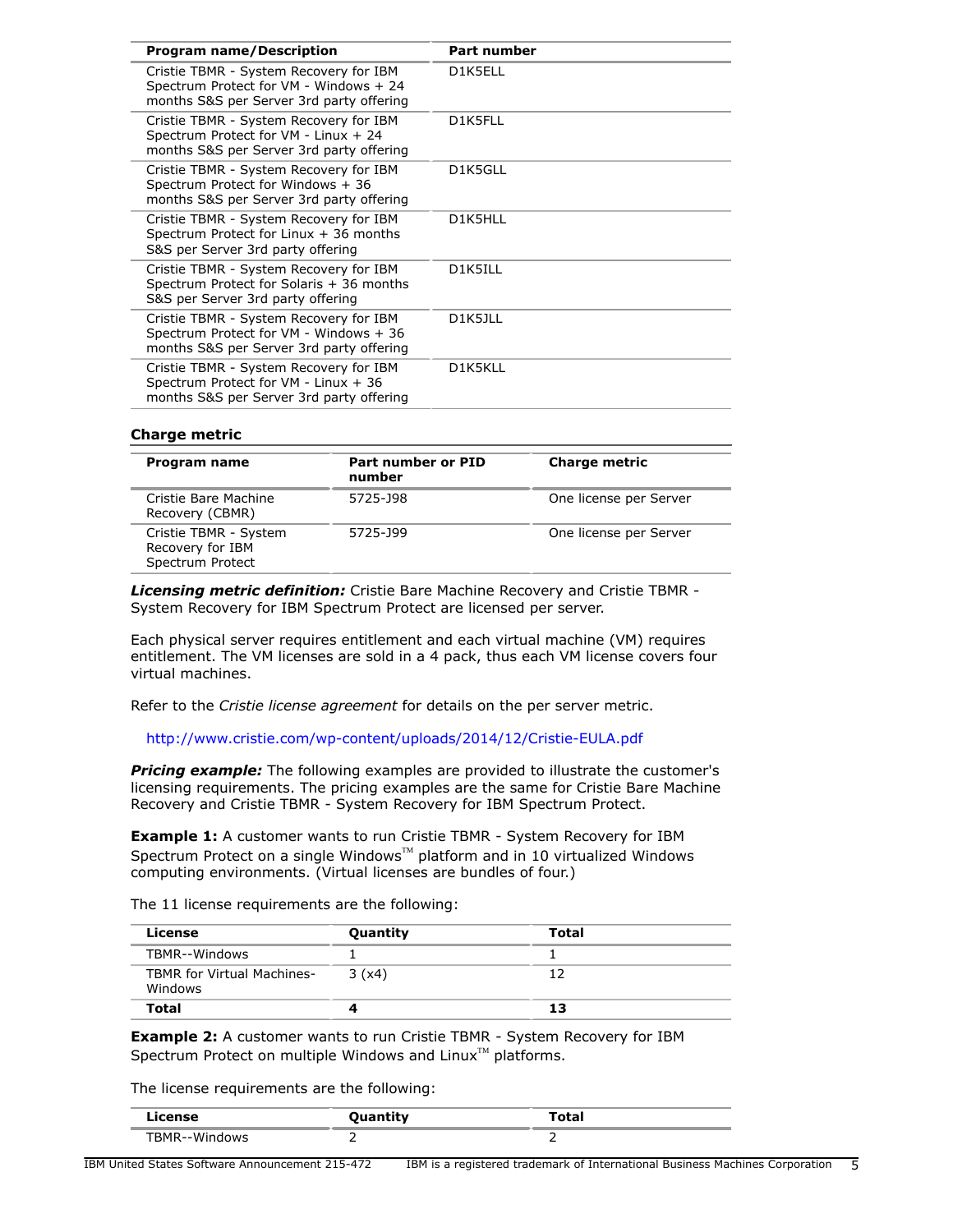| License     | Quantity | <b>Total</b> |
|-------------|----------|--------------|
| TBMR--Linux |          |              |
| Total       |          |              |

**Example 3:** A customer wants to run Cristie TBMR - System Recovery for IBM Spectrum Protect on 20 (8 Windows and 12 Linux) virtualized computing environments.

The license requirements are the following:

| License                                      | Quantity | Total |  |
|----------------------------------------------|----------|-------|--|
| <b>TBMR</b> for Virtual Machines-<br>Windows | 2(x4)    | 8     |  |
| <b>TBMR for Virtual Machines-</b><br>Linux   | 3(x4)    | 12    |  |
| <b>Total</b>                                 |          | 20    |  |

### <span id="page-5-0"></span>**Terms and conditions**

The terms and conditions for Cristie Bare Machine Recovery and Cristie TBMR - System Recovery for IBM Spectrum Protect, formerly known as Cristie Tivoli Bare Machine Recovery and previously announced in Software Announcement [214-382,](http://www.ibm.com/common/ssi/cgi-bin/ssialias?infotype=an&subtype=ca&appname=gpateam&supplier=897&letternum=ENUS214-382) dated October 7, 2014, remain unchanged.

#### **Statement of good security practices**

IT system security involves protecting systems and information through prevention, detection, and response to improper access from within and outside your enterprise. Improper access can result in information being altered, destroyed, or misappropriated or can result in misuse of your systems to attack others. Without a comprehensive approach to security, no IT system or product should be considered completely secure and no single product or security measure can be completely effective in preventing improper access. IBM systems and products are designed to be part of a lawful, comprehensive security approach, which will necessarily involve additional operational procedures, and may require other systems, products, or services to be most effective.

**Important:** IBM does not warrant that any systems, products, or services are immune from, or will make your enterprise immune from, the malicious or illegal conduct of any party.

#### <span id="page-5-1"></span>**Prices**

### **Business Partner information**

If you are an IBM Business Partner -- Distributor for Workstation Software acquiring products from IBM, you may link to Passport Advantage<sup>(R)</sup> Online for resellers where you can obtain Business Partner pricing information. An IBM ID and password are required.

<https://www.ibm.com/software/howtobuy/passportadvantage/paoreseller>

#### **Passport Advantage**

For Passport Advantage information and charges, contact your IBM representative or authorized IBM Business Partner for Software Value Plus. Additional information is also available at

<http://www.ibm.com/software/passportadvantage>

*Trademarks*